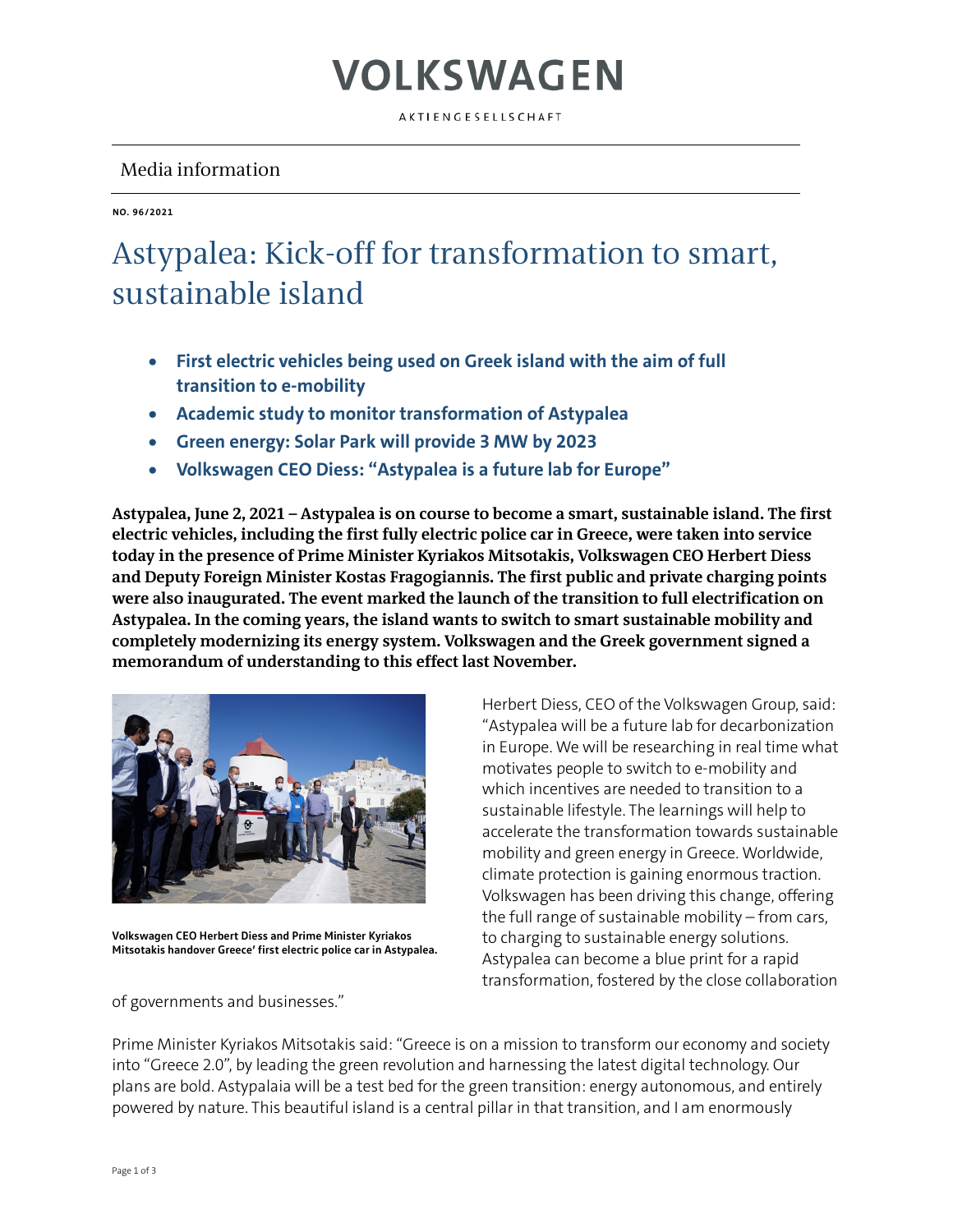# **VOLKSWAGEN**

AKTIENGESELLSCHAFT

 $\mathcal{L}_\mathcal{L} = \{ \mathcal{L}_\mathcal{L} = \{ \mathcal{L}_\mathcal{L} = \{ \mathcal{L}_\mathcal{L} = \{ \mathcal{L}_\mathcal{L} = \{ \mathcal{L}_\mathcal{L} = \{ \mathcal{L}_\mathcal{L} = \{ \mathcal{L}_\mathcal{L} = \{ \mathcal{L}_\mathcal{L} = \{ \mathcal{L}_\mathcal{L} = \{ \mathcal{L}_\mathcal{L} = \{ \mathcal{L}_\mathcal{L} = \{ \mathcal{L}_\mathcal{L} = \{ \mathcal{L}_\mathcal{L} = \{ \mathcal{L}_\mathcal{$ 

grateful to the local community for their continued support for the project. Our unique partnerships with Volkswagen, one of the world's most dynamic and innovative car companies, and with the brilliant research teams at the Universities of the Aegean and Strathclyde, will give us vital insights that will help us to create incentives for change on our journey to a cleaner, greener and more sustainable future. Together we will harness the wind and the sun to power that brighter future."

#### Transition to green energy from the sun

The first electric vehicles are being used by the police, at the airport authority and by the island's municipality. The sale of electric vehicles to private customers will start by end of June. Customers can choose from the Volkswagen e-up! $1$ , the ID.3<sup>2</sup> and the ID.4<sup>3</sup> as well as the SEAT MÓ eScooter 125<sup>4</sup>. The Greek government is additionally supporting the switch to e-mobility with attractive subsidies. In a next step, new mobility services are to be launched. Preparations are already being made for a fully electric car sharing service and a ride sharing service. As a global mobility company, the Volkswagen Group provides the entire range of future mobility solutions, including cutting edge energy solutions by MAN SE.

The Hellenic republic also announced their plans for the transition to green energy. The energy system will be transformed to renewables in two phases: By 2023, a new solar park will provide about 3 megawatt of green energy, covering 100 percent of the energy needed to charge the electric vehicles and more than 50 percent of the islands overall energy demand. By 2026, the new energy system will be further expanded to more than 80 percent of the total energy demand. In addition, a battery storage system will help to balance the grid and make full use of the solar park. As a result, the  $CO<sub>2</sub>$  emissions of the island's energy system will be significantly reduced while energy costs could fall by at least 25 percent. Today, the island is supplied with energy from diesel-generators.

Kostas Fragogiannis, Deputy Foreign Minister of Greece, said: "This project symbolizes the realization of our vision for Greece in the years to come, a snapshot of the future before the future. Our country has become a reliable investment destination and the public and private sectors are working together in an exemplary way."

#### Academic study will monitor transformation

Scientists from the University of Strathclyde in Scotland and the University of the Aegean in Greece will be monitoring and systematically evaluating the transformation on Astypalea. The study will focus on the people of Astypalea and their attitudes towards the transformation. A series of surveys will examine the general views on e-mobility and the readiness to switch to an electric vehicle, providing a deeper understanding of the key levers and barriers of the transformation. The final results of the study will be made public and can help to accelerate the switch to e-mobility in other regions.